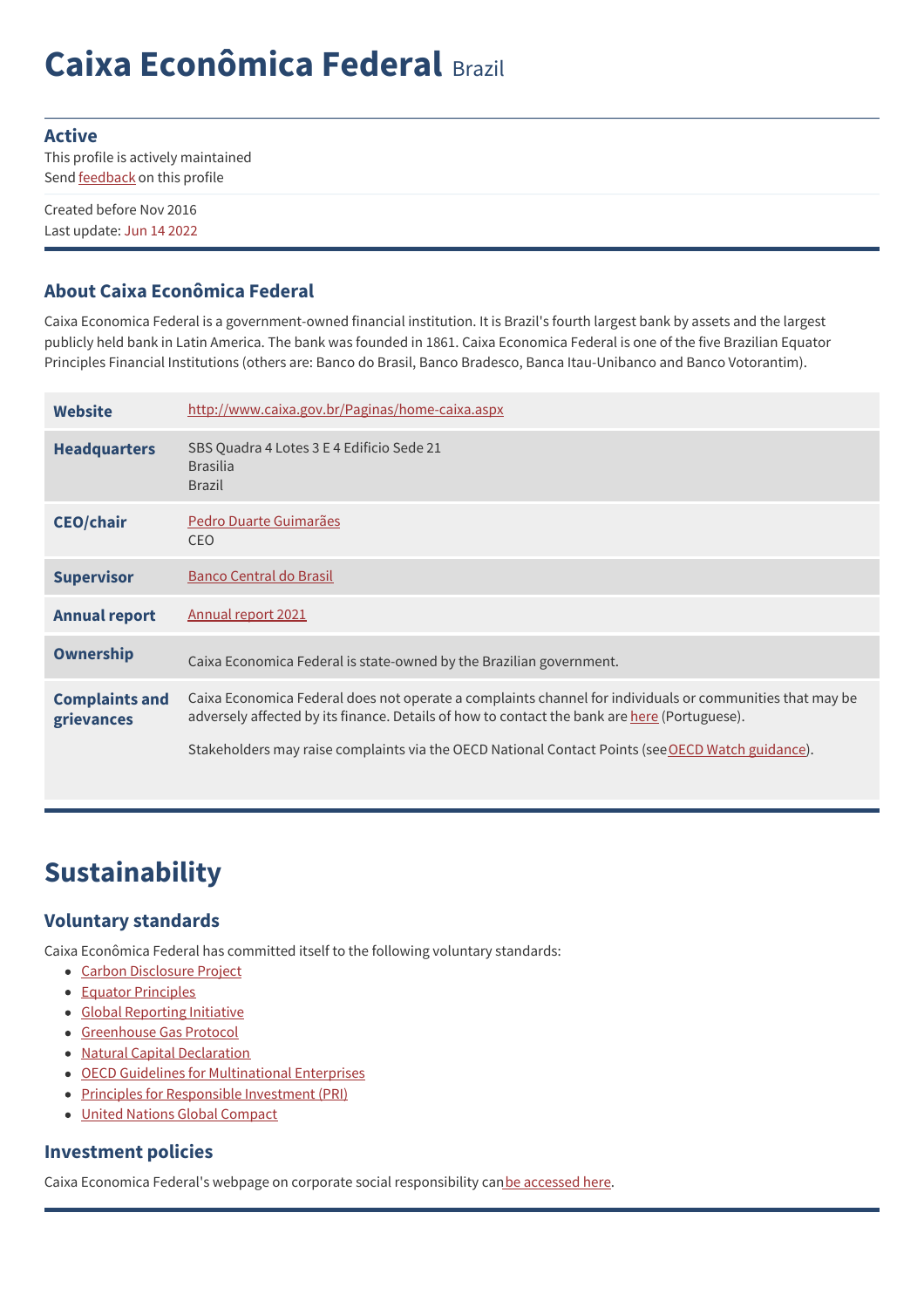### **Related Dodgy Deals**

Caixa Econômica Federal has been linked to the following "Dodgy Deals", e.g. as a current or past financier or through an expression of interest. Find out more about dodgy deals [here](https://www.banktrack.org/show/page/what_are_dodgy_deals). See the project or company profile for more details on the nature of the bank's link to the Dodgy Deal.

#### **Projects**

| Rio Madeira dams: Jirau and Santo Antonio Brazil<br><b>Hydroelectric Power Generation</b> | on record |
|-------------------------------------------------------------------------------------------|-----------|
| Angra 3 nuclear power plant Brazil<br><b>Nuclear Electric Power Generation</b>            | on record |
| <b>Belo Monte dam Brazil</b><br><b>Hydroelectric Power Generation</b>                     | on record |
| <b>Companies</b>                                                                          |           |
| <b>Marfrig Brazil</b><br>Beef Industry   Commodities Trading                              | active    |
| <b>JBS</b> Brazil<br>Beef Industry   Commodities Trading                                  | target    |

### **Policy Assessments**

The tables below show how BankTrack has assessed the quality of selected financing policies of this bank. The assessment method may vary per policy section, please click on 'details' and 'explanation' for further information.

Our policy assessments are always a work in progress. We very much welcome any feedback, especially from banks included in the assessments. Please get in touch at [contact@banktrack.org](mailto:climate@banktrack.org).

### **Tracking the Equator Principles**

| <b>EPFIs reporting status</b>                                                             |                          |  |
|-------------------------------------------------------------------------------------------|--------------------------|--|
| <b>Bank</b>                                                                               |                          |  |
| Caixa Economica Federal                                                                   |                          |  |
| <b>Explanation</b>                                                                        | Last update: Aug 31 2021 |  |
| EP reporting page: https://equator-principles.com/reporting-caixa-economica-federal-2020/ |                          |  |

For more details see this [page](https://www.banktrack.org/campaign/equator_principles_financial_institutions_reporting_requirements).

### **Banks and Human Rights**

| Human Rights Benchmark November 2019 |             |
|--------------------------------------|-------------|
|                                      | <b>Bank</b> |
| Caixa Econômica Federal              |             |